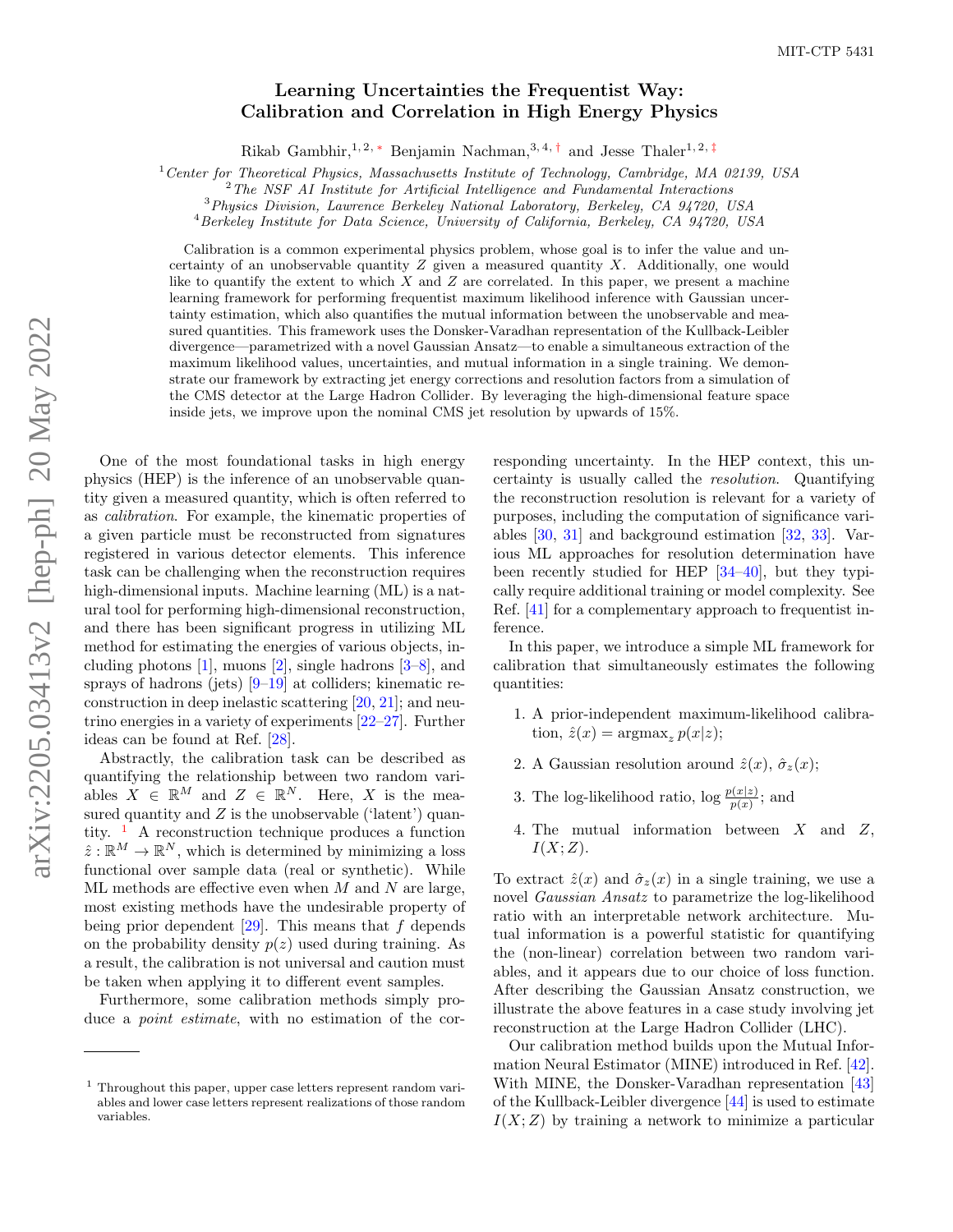loss functional. We first show that a network minimizing this loss functional yields the likelihood  $p(x|z)$ , which in principle contains all the information necessarily for frequentist inference. Performing this inference in practice, though, involves difficult optimization tasks, which are even more difficult if one wants to extract the resolution. With the Gaussian Ansatz, we parametrize the MINE network such that the inferred value, and especially the resolution, are easy to extract after ML training.

The starting point for our calibration method is the concept of mutual information (MI), defined as:

$$
I(X;Z) = \int dx \, dz \, p(x,z) \log \frac{p(x,z)}{p(x)p(z)},\tag{1}
$$

where  $p(\bullet)$  denotes the probability density of the random variable corresponding to the argument •. This equation has the property that  $I(X;Z) = 0$  if and only if  $X$  and  $Z$  are independent, which is equivalent to  $p(x, z) = p(x) p(z)$ . Therefore, the MI quantifies the interdependence between X and Z.

The MI is a special case of the Kullback-Leibler (KL) divergence,  $D_{\text{KL}}(P||Q)$ , when  $P = P_{XZ}$  is the joint probability distribution of X and Z (i.e.  $p(x, z)$ ), and  $Q =$  $P_X \otimes P_Z$  is the product of the marginals (i.e.  $p(x) p(z)$ ). It is well known that the KL divergence can be cast in the Donsker-Varadhan (DV) representation [\[45\]](#page-5-17):

$$
D_{\text{KL}}(P||Q) = \sup_{T \in \mathcal{T}} \left\{ \mathbb{E}_P \left[ T \right] - \log \left( \mathbb{E}_Q \left[ e^T \right] \right) \right\}, \quad (2)
$$

where  $\mathbb{E}_{\bullet}$  represents the expectation value over probability density •, the supremum is over the space of functions  $\mathcal T$  such that both expectations are finite.

Following the MINE construction in Ref. [\[42\]](#page-5-14), we use the DV representation to build an estimator for the mutual information from a finite dataset. For functions  $T : \mathbb{R}^M \times \mathbb{R}^N \to \mathbb{R}$ , we can place a lower bound on  $I(X;Z)$  by minimizing a loss functional  $\mathcal L$  over  $T \in \mathcal T$ :

$$
I(X;Z) \ge -\inf_{T \in \mathcal{T}} \mathcal{L}[T],\tag{3}
$$

where the DV representation (DVR) loss is:

<span id="page-1-0"></span>
$$
\mathcal{L}_{\text{DVR}}[T] = -\left(\mathbb{E}_{P_{XZ}}\left[T\right] - \log\left(\mathbb{E}_{P_X \otimes P_Z}\left[e^T\right]\right)\right). \quad (4)
$$

Given a finite dataset of  $(x, z)$  pairs, the expectations in Eq. [\(4\)](#page-1-0) can be estimated from sample averages. To estimate the second term, one can simply shuffle the  $x$ 's and z's, as done in Ref. [\[42\]](#page-5-14). The space of functions  $\mathcal T$ can be parametrized by neural networks, in which case the DVR loss functional can be minimized using standard gradient descent. As long as  $\mathcal T$  is sufficiently expressive, the bound in Eq.  $(3)$  will be saturated, so the minimum loss is an estimate of  $-I(X;Z)$ .<sup>[2](#page-1-2)</sup>

Taking the functional derivative of the DVR loss functional with respect to  $T$ , we see that the supremum of  $\mathcal{L}[T]$  is obtained when:

$$
T(x,z) = \log \frac{p(x|z)}{p(x)} + c,\tag{6}
$$

where  $c$  is any constant that we can set to zero without loss of generality.<sup>[3](#page-1-3)</sup> Therefore, if the MINE is well-trained, we can use  $T$  as an estimate of the log-likelihood density ratio. We can then perform maximum likelihood inference given x:

<span id="page-1-5"></span>
$$
\hat{z}(x) = \underset{z}{\operatorname{argmax}} T(x, z). \tag{7}
$$

Crucially, this inference strategy for z is independent of the prior  $p(z)$ , which is a property desirable for calibration tasks. Unlike for standard regression [\[29\]](#page-5-6), the learned estimate  $\hat{z}$  does not depend on the distribution of z samples in the training set.<sup>[4](#page-1-4)</sup>

If  $X$  does not contain complete information about  $Z$ , then there will be uncertainty in our inference of z. Assuming the likelihood  $p(x|z)$  is well-approximated by a Gaussian density, the uncertainty in the inference is given by the covariance matrix:

<span id="page-1-6"></span>
$$
\hat{\sigma}_z^2(x) = -\left[\frac{\partial^2 T(x,z)}{\partial z_i \partial z_j}\right]^{-1}\bigg|_{z=\hat{z}},\tag{8}
$$

which is again prior independent.

So far, we have shown that the MINE network can be used to perform frequentist inference. However, both the maximum likelihood estimate in Eq. [\(7\)](#page-1-5) and the local resolution in Eq. [\(8\)](#page-1-6) are difficult to evaluate numerically. In the case of maximization, the learned  $T$  may be highly non-convex and the true maxima difficult to find using gradient descent. In the case of the second derivative, its evaluation is numerically sensitive to the choice of activation function in the MINE network. For example, if

$$
\mathcal{L}_{\text{MLC}}[T] = -\left(\mathbb{E}_{P_{XZ}}\left[T\right] - \mathbb{E}_{P_X \otimes P_Z}\left[e^T - 1\right]\right). \tag{5}
$$

A key difference between the DVR loss in Eq. [\(4\)](#page-1-0) and this MLC loss is logarithm outside of the expectation value in the second term. For any given  $T$ , the DVR loss yields a stronger bound on the MI than the MLC loss [\[51\]](#page-6-3). Numerical studies in Ref. [\[42\]](#page-5-14), as well as our own empirical studies, show that the DVR loss has better numerical convergence properties than the MLC loss.

<span id="page-1-2"></span><sup>2</sup> Other loss functionals exist that are capable of providing lower

<span id="page-1-1"></span>bounds on MI. For example, if we write the f-divergence representation of the KL divergence [\[46,](#page-5-18) [47\]](#page-6-0), the corresponding loss functional is a variation of the maximum likelihood classifier (MLC) loss [\[48](#page-6-1)[–50\]](#page-6-2):

<span id="page-1-3"></span> $3$  In practice, we determine and then subtract c numerically by noting that the second term of Eq.  $(4)$  is an estimate of c in the asymptotic limit.

<span id="page-1-4"></span><sup>4</sup> If desired, one could do Bayesian inference and obtain the posterior  $p(z|x)$  by adding the prior  $\log p(z)$  to  $T(x, z)$ .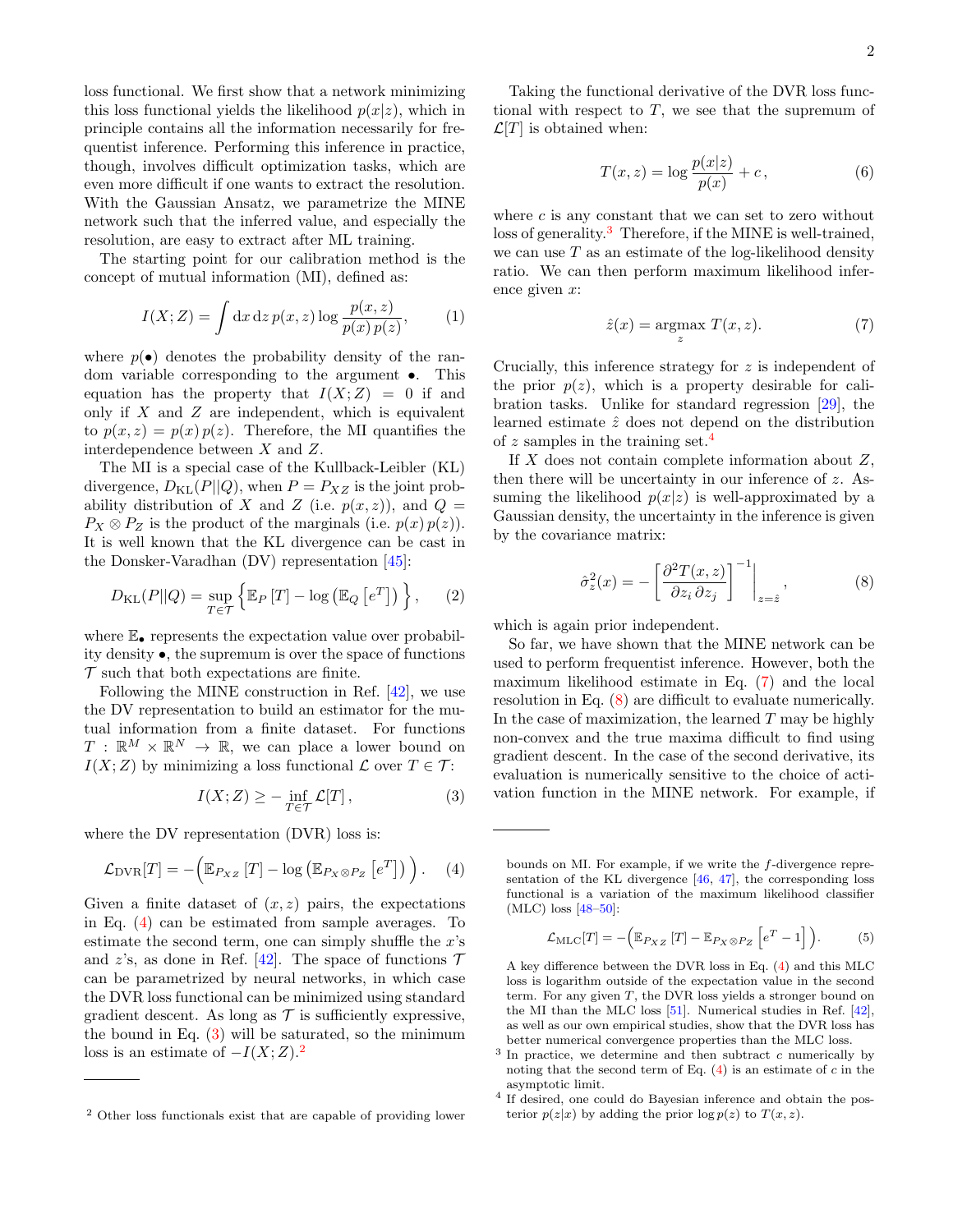one uses the common Rectified Linear Unit (ReLU) activation function or its variants, then all analytic second derivatives of the network are zero.

In order to facilitate a numerical estimate of the maximum likelihood and local resolution, we introduce the following Gaussian Ansatz parametrization for T:

$$
T(x, z) = A(x) + (z - B(x)) \cdot D(x) + \frac{1}{2} (z - B(x))^{T} \cdot C(x, z) \cdot (z - B(x)),
$$
 (9)

where  $A: \mathbb{R}^N \to \mathbb{R}$ ,  $B: \mathbb{R}^N \to \mathbb{R}^M$ ,  $C: \mathbb{R}^N \times \mathbb{R}^M \to$  $Sym(M, \mathbb{R})$ , and  $D : \mathbb{R}^N \to \mathbb{R}^M$  are each neural networks. We call this the Gaussian Ansatz, since it resembles the logarithm of a Gaussian likelihood density. Unlike a Gaussian likelihood, though, the Gaussian Ansatz is highly expressive. Specifically, any function  $f(x, z)$ that admits a Taylor expansion in z around  $B(x)$  can be expanded in this form. The functions  $A(x)$  and  $D(x)$ capture the zeroth and first order dependencies of  $f$  on  $z$ , respectively. The function  $C(x, z)$  captures any quadratic or higher dependence of the Taylor expansion of f on z.

The Gaussian Ansatz enables an elegant strategy to extract Eqs. [\(7\)](#page-1-5) and [\(8\)](#page-1-6). Since the optimal  $T(x, z)$  is bounded from above, we can take  $D(x)$  to be everywhere zero without loss of expressivity. In this case, T will achieve critical values at  $z = B(x)$ . Moreover, if  $C(x, B(x)) < 0$ , then these critical values will be (local) likelihood maxima:

$$
\hat{z}(x) = B(x). \tag{10}
$$

While the Gaussian Ansatz does not necessarily protect against local maxima, it does yield a numerical estimate of the local resolution:

<span id="page-2-0"></span>
$$
\hat{\sigma}_z^2(x) = -[C(x, B(x))]^{-1}.
$$
 (11)

Moreover, the (negative) loss of the Gaussian Ansatz with respect to the functional in Eq.  $(4)$  will be a lower bound for the mutual information  $I(X;Z)$ , which is saturated in the asymptotic limit.

The Gaussian Ansatz is therefore capable of estimating—from a single dataset of  $(x, z)$  pairs and a single training—the maximum likelihood inferred value of z given x, the local resolution on that inference, and the mutual information between  $X$  and  $Z$ . This can be achieved without having to perform any additional optimization problems or postprocessing beyond the single matrix inversion in Eq.  $(11)$ . In practice, we find it convenient to start the training with non-zero  $D(x)$  to aid the convergence of the model, and then numerically force  $D \rightarrow 0$  through an increasing  $L_1$  regularization.

We now demonstrate the Gaussian Ansatz on an experimental collider physics task: determining jet energy corrections (JECs) and resolutions (JERs) [\[52\]](#page-6-4). (At the LHC, one typically calibrates transverse momenta  $p_T$  instead of energies, but the terms JECs and JERs are still used.) Jets are collimated sprays of particles that are produced ubiquitously in high-energy collisions. One does not have access to the "true" jet energy, however, because its constituent particles are filtered through a complicated and nonlinear detector response.

Assuming one has a good detector model, though, one can generate truth-level quantities (GEN, corresponding to  $Z$ ) and then *simulate* the detector response (SIM, corresponding to  $X$ ). Performing a *simulation-based cali*bration, one can infer the "true" jet energy from a set of measured particle momenta in a jet. The multiplicative JEC factor is then defined such that the inferred jet momenta is:

<span id="page-2-1"></span>
$$
\hat{p}_T \equiv \text{JEC} \times p_{T,\text{SIM}} \approx p_{T,\text{GEN}}.\tag{12}
$$

JEC factors are often further refined through a databased calibration using well-understood control samples, though this is separate from the procedure considered here. The JER factor arises because the inferred and generated  $p_T$  values in Eq. [\(12\)](#page-2-1) are not identical. The JER is typically expressed as a fractional quantity:

$$
\hat{\sigma}_{p_T} = \text{JER} \times p_{T, \text{SIM}}.\tag{13}
$$

In the language of statistics, the JER is a type of "uncertainty", since it represents the limited information about  $Z$  contained in  $X$ . In the HEP context, though, this quantity is instead called a "resolution"; see Ref. [\[29\]](#page-5-6) for further discussion.

The JEC factor is a function of the measured quantities, primarily the detector-level jet  $p_T$  and pseudorapidity  $\eta$ . The JEC can be obtained from fits to simulation [\[53–](#page-6-5)[57\]](#page-6-6) using a technique called numerical inversion [\[58\]](#page-6-7). The JER can be also determined in simulation by fitting the peak region of the detector response  $\hat{p}_T / p_{T,\text{SIM}}$ to a Gaussian distribution. Here, we consider an alternate (and arguably simpler) approach to JEC and JER extraction.

For our case study, we use the Gaussian Ansatz to improve upon the JEC factors provided by the CMS experiment in their 2011 public data release [\[59\]](#page-6-8). We use the same 2011 CMS Open Simulation [\[60\]](#page-6-9) samples as in Ref. [\[61\]](#page-6-10), which are based on dijets generated in PYTHIA  $6 \left[ 62 \right]$  with a GEANT4-based  $\left[ 63 \right]$  simulation of the CMS detector. This data set was translated from the original CMS AOD (analysis object data) ROOTbased format into an easier to use MIT Open Data (MOD) HDF5 format [\[64\]](#page-6-13). Each SIM event consists of a list of particle flow candidates (PFCs), which are the reconstructed four-momentum and particle identification (PID) for each measured particle. The PFCs are clustered into jets, using the anti- $k_t$  jet algorithm with  $R = 0.5$  [\[65–](#page-6-14)[67\]](#page-6-15). For each jet, truth-level GEN jet information is also provided, as well as the CMS-prescribed JEC. CMS-prescribed JERs are estimated using Ref. [\[52\]](#page-6-4).

We select jets whose GEN transverse momentum is in the range  $p_T \in [500, 1000]$  GeV. The lower bound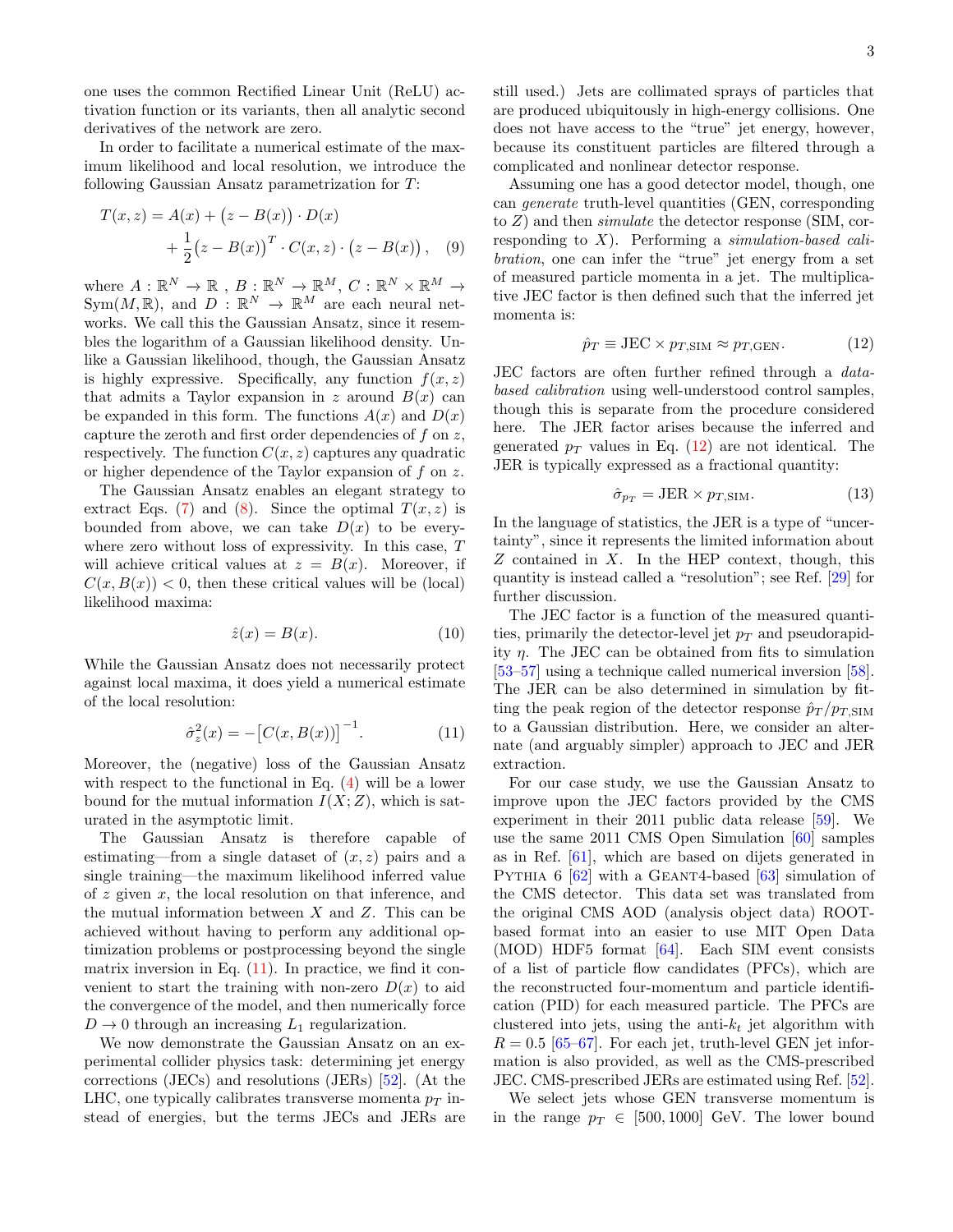of 500 GeV is to avoid any turn-on effects due to the  $p_{T,\text{SIM}} > 375$  GeV cut applied to the dataset as a whole. We require that the GEN pseudorapidity satisfies  $|\eta|$  < 2.4, and that jets are of least "medium" jet qual-ity [\[68\]](#page-6-16). The latent variable of interest is  $Z = p_{T, \text{GEN}}$ , and the measured quantity  $X = X_{\text{SIM}}$  depends on choice of ML architecture. All momenta are divided by a fixed scale of 1000 GeV, so that the data values are roughly  $\mathcal{O}(1)$ . In total,  $5 \times 10^6$  jets are used for training, across the whole  $p_T \in [500, 1000]$  GeV range.

We consider four different ML models, of increasing sophistication:

- 1.  $DNN$ : The input  $X$  consists only of the overall jet kinematic properties, with  $X = (p_T, \eta, \phi)_{\text{SIM}}$ , which is the same information used in the CMS calibration procedure in Ref. [\[52\]](#page-6-4). Each of the functions  $A, B, C$ , and  $D$  are constructed as fully connected neural networks, with three hidden layers of size 64 and ReLU activations.
- 2.  $EFN$ : The input X consists of the entire set of PFC three-momenta from the jet. Each of the functions A, B, C, and D are constructed as Energy Flow Networks (EFNs) [\[69\]](#page-6-17). EFNs are permutationinvariant functions of point clouds, inspired by the Deep Sets formalism [\[70\]](#page-6-18). They take the form  $f({\vec{p}_i}) = F(\sum_i p_{Ti} \Phi(\eta_i, \phi_i))$ , which exhibits manifest infrared and colinear (IRC) safety. For each EFN, the  $\Phi$  and F functions consist of three hidden layers of respective sizes (50, 50, 64) with ReLU activations. Since  $C$  is a function of both  $X$  and  $Z$ , the  $Z$  is appended as an input to the  $F$  function.
- 3. PFN: The same input features as the EFN, but inserted into a Particle Flow Network (PFN) [\[69,](#page-6-17) [70\]](#page-6-18), which does not impose IRC safety. PFNs take the form  $f(\lbrace \vec{p}_i \rbrace) = F(\sum_i \Phi(p_{T_i}, \eta_i, \phi_i)).$
- 4. PFN-PID: The same as the PFN model, but in addition to the 3-momenta of each PFC, the reconstructed PID is included as an input feature. We follow the PID labeling scheme of Ref. [\[69\]](#page-6-17) for photon, charged hadron, etc.

Each of these models is trained for 200 epochs using the ADAM optimizer [\[71\]](#page-6-19), with a learning rate of  $\alpha = 10^{-4}$ and a batch size of 2048. All model parameters are given an  $L_2$  regularization loss with weight  $\lambda_2 = 10^{-6}$ . The  $D$  network is given an overall  $L_1$  regularization loss of  $\lambda_D = 10^{-3}$  to slowly force it to zero by the end of the training. Every 50 epochs,  $\alpha$  is reduced by a factor of 5 and  $\lambda_D$  is increased by a factor of 10. To aid the numerical convergence, each model is pre-trained with a mean squared error loss,  $\mathcal{L}_{pre}[B, C] = \mathbb{E}_{P_{XZ}}[(B(x) (z)^2 + (C(x, z) + \text{cov}(X, Z))^2$ .

In Table [I,](#page-3-0) we show the results of the training in a narrow bin of  $p_{T,GEN} \in [695, 705]$  GeV. If our models

| Model      | Mean $\hat{p}_T$ [GeV] | Mean $\hat{\sigma}_{p_T}$ [GeV] $I(X;Z)$ |      |
|------------|------------------------|------------------------------------------|------|
| DNN        | $698 + 37.7$           | $35.7 + 2.1$                             | 1.23 |
| EFN        | $695 + 37.3$           | $32.6 + 2.3$                             | 1.26 |
| <b>PFN</b> | $697 + 36.9$           | $32.5 + 2.5$                             | 1.27 |
| PFN-PID    | $695 + 35.1$           | $30.8 + 3.6$                             | 1.32 |
| CMS 2011   | $695 + 38.4$           | $36.9 + 1.7$                             |      |

<span id="page-3-0"></span>TABLE I. Gaussian Ansatz results for the four ML models, compared to the CMS 2011 baseline [\[52\]](#page-6-4). On a test dataset of GEN jets with  $p_T \in [695, 705]$  GeV, we show the inferred  $\hat{p}_T$ , its resolution  $\hat{\sigma}_{p_T}$ , and the learned mutual information between  $X = X_{\text{SIM}}$  and  $Z = p_{T, \text{GEN}}$ . The  $\pm$  values correspond to the width of the  $\hat{p}_T$  and  $\hat{\sigma}_{p_T}$  distributions across the test set, and bold face indicates the best resolution and highest mutual information.



<span id="page-3-1"></span>FIG. 1. Learned JER distribution for the four models, compared to the CMS 2011 baseline. The dataset is the same as in Table [I.](#page-3-0) On average, the PFN-PID exhibits 15% better resolution (i.e. smaller values) than the CMS default.

yield unbiased estimators of the GEN  $p_T$ , then the inferred  $\hat{p}_T$  distribution should be centered near 700 GeV, which it is for all models. Adding more information to the model should not decrease the mutual information, and if useful, that information should improve the resolution. We see indeed that the resolution improves with increasing model sophistication, as does the mutual information  $I(X; Z)$ . The resolution from the DNN, which uses the same information as the CMS procedure, is marginally better than the nominal CMS 2011 jet resolution from Ref. [\[52\]](#page-6-4). The PFN-PID model exhibits the best resolution, which is roughly 15% better on average than the CMS baseline.

In Fig. [1,](#page-3-1) we show the distribution of  $\hat{\sigma}_{p_T}$  in the same  $p_{T,\text{GEN}} \in [695, 705]$  GeV bin. As the model sophistica-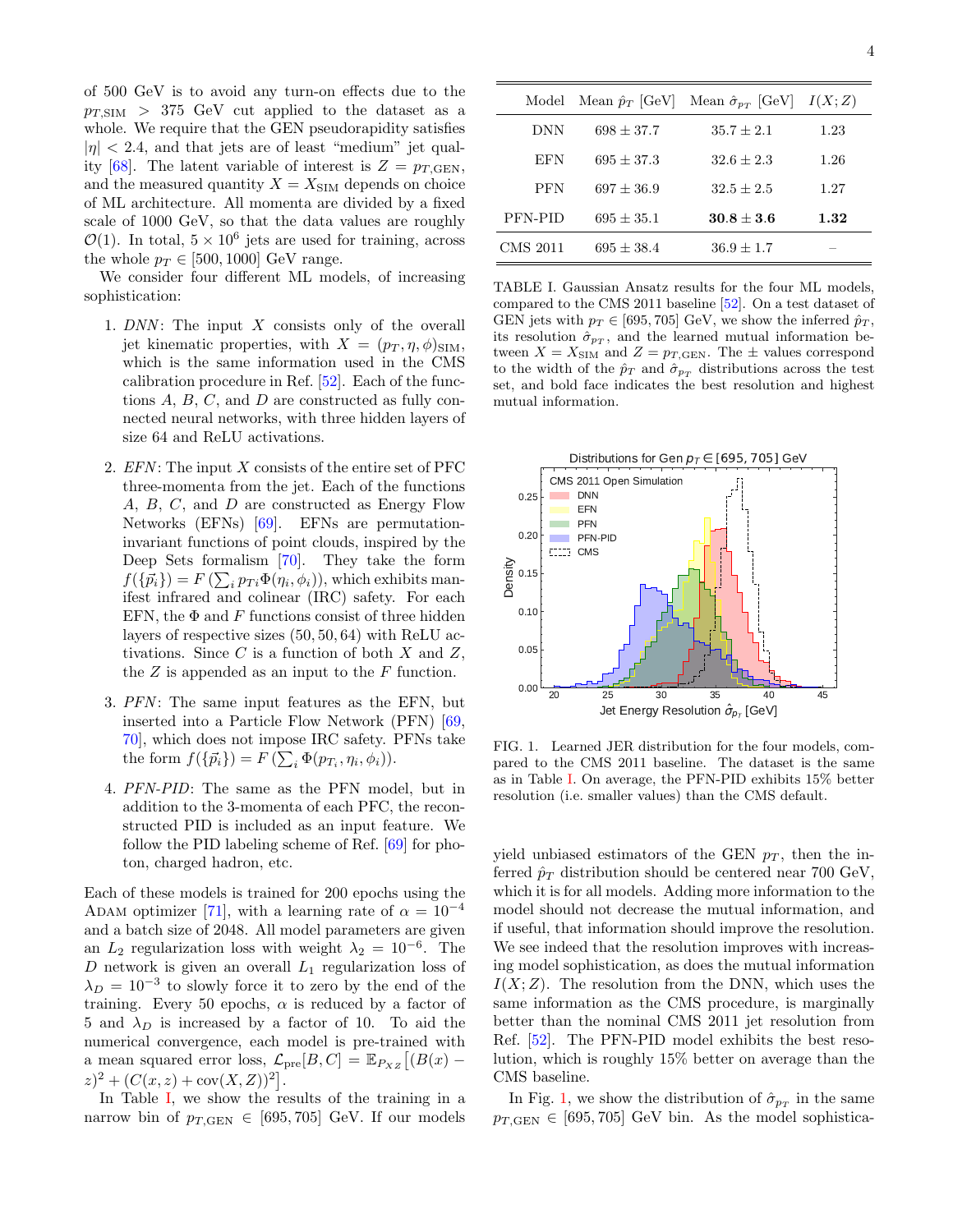tion increases, the resolution increases (i.e. the  $\hat{\sigma}_{p_T}$  shift downward). The non-Gaussian behavior of the ML models is expected, since these models are exploiting additional information beyond the  $p_T$ . In principle, the resolution should never degrade by adding more information, but we do find a long right tail for the PFN-PID model due to incomplete ML convergence.<sup>[5](#page-4-8)</sup> We conclude that the measured PFC momenta, along with the PIDs, contain useful information for jet energy calibration that is lost when only considering the total jet momentum.

In this paper, we presented an extension of the MINE framework, the Gaussian Ansatz, capable of simultanously performing frequentist inference, extracting Gaussian uncertainties, and quantifying mutual information between random variables. All of these tasks are performed in a single training, with no additional postprocessing. Using this ML framework, we were able to take advantage of the full jet particle information in the CMS Open Simulation to improve the measured jet resolution by approximately 15%. Studies by the ATLAS collaboration have used sequential calibration on a handful of observables to improve their resolution by 5-10% [\[57\]](#page-6-6), but the Gaussian Ansatz now allows for simultaneous calibrations of any number of input features. We look forward to further developments in ML-based calibration and correlations methods in HEP and beyond.

## CODE AND DATA

The code for the general-use Gaussian Ansatz framework can be found at [https://github.com/rikab/](https://github.com/rikab/GaussianAnsatz) [GaussianAnsatz](https://github.com/rikab/GaussianAnsatz). The code and data for the jet energy calibration study, in particular, is available at [https://](https://github.com/rikab/GaussianAnsatz/tree/main/JEC) [github.com/rikab/GaussianAnsatz/tree/main/JEC](https://github.com/rikab/GaussianAnsatz/tree/main/JEC).

## ACKNOWLEDGMENTS

We would like to thank Patrick Komiske for helpful discussions about EFNs and PFNs, and Govert Nijs for helpful discussions on numerics and convergence. We are grateful to Phiala Shanahan and Andrew Pochinsky for providing access to the Wombat cluster for some of the calculations undertaken in this work. RG and JT are supported by the National Science Foundation under Cooperative Agreement PHY-2019786 (The NSF AI Institute for Artificial Intelligence and Fundamental Interactions, <http://iaifi.org/>), and by the U.S. DOE Office of High Energy Physics under grant number DE-SC0012567. BN is supported by the U.S. Department

of Energy (DOE), Office of Science under contract DE-AC02-05CH11231.

- <span id="page-4-0"></span>∗ [rikab@mit.edu](mailto:rikab@mit.edu)
- <span id="page-4-1"></span>† [bpnachman@lbl.gov](mailto:bpnachman@lbl.gov)
- <span id="page-4-2"></span>‡ [jthaler@mit.edu](mailto:jthaler@mit.edu)
- <span id="page-4-3"></span>[1] Albert M Sirunyan et al. (CMS), "Electron and photon reconstruction and identification with the CMS experiment at the CERN LHC," JINST 16[, P05014 \(2021\),](http://dx.doi.org/10.1088/1748-0221/16/05/P05014) [arXiv:2012.06888 \[hep-ex\].](http://arxiv.org/abs/2012.06888)
- <span id="page-4-4"></span>[2] Jan Kieseler, Giles C. Strong, Filippo Chiandotto, Tommaso Dorigo, and Lukas Layer, "Calorimetric Measurement of Multi-TeV Muons via Deep Regression," (2021), [arXiv:2107.02119 \[physics.ins-det\].](http://arxiv.org/abs/2107.02119)
- <span id="page-4-5"></span>[3] Dawit Belayneh et al., "Calorimetry with deep learning: particle simulation and reconstruction for collider physics," [Eur. Phys. J. C](http://dx.doi.org/10.1140/epjc/s10052-020-8251-9) 80, 688 (2020), [arXiv:1912.06794 \[physics.ins-det\].](http://arxiv.org/abs/1912.06794)
- [4] ATLAS Collaboration, "Deep Learning for Pion Identification and Energy Calibration with the ATLAS Detector," [ATL-PHYS-PUB-2020-018 \(2020\).](http://cdsweb.cern.ch/record/2724632)
- [5] N. Akchurin, C. Cowden, J. Damgov, A. Hussain, and S. Kunori, "On the Use of Neural Networks for Energy Reconstruction in High-granularity Calorimeters," (2021), [arXiv:2107.10207 \[physics.ins-det\].](http://arxiv.org/abs/2107.10207)
- [6] N. Akchurin, C. Cowden, J. Damgov, A. Hussain, and S. Kunori, "Perspectives on the Calibration of CNN Energy Reconstruction in Highly Granular Calorimeters," (2021), [arXiv:2108.10963 \[physics.ins-det\].](http://arxiv.org/abs/2108.10963)
- [7] L. Polson, L. Kurchaninov, and M. Lefebvre, "Energy reconstruction in a liquid argon calorimeter cell using convolutional neural networks," (2021), [arXiv:2109.05124](http://arxiv.org/abs/2109.05124) [\[physics.ins-det\].](http://arxiv.org/abs/2109.05124)
- <span id="page-4-6"></span>[8] Joosep Pata, Javier Duarte, Jean-Roch Vlimant, Maurizio Pierini, and Maria Spiropulu, "MLPF: Efficient machine-learned particle-flow reconstruction using graph neural networks," (2021), [arXiv:2101.08578](http://arxiv.org/abs/2101.08578) [\[physics.data-an\].](http://arxiv.org/abs/2101.08578)
- <span id="page-4-7"></span>[9] ATLAS Collaboration, "Generalized Numerical Inversion: A Neural Network Approach to Jet Calibration," [ATL-PHYS-PUB-2018-013 \(2018\).](http://cdsweb.cern.ch/record/2630972)
- [10] ATLAS Collaboration, "Simultaneous Jet Energy and Mass Calibrations with Neural Networks," [ATL-PHYS-](http://cdsweb.cern.ch/record/2706189)[PUB-2020-001 \(2020\).](http://cdsweb.cern.ch/record/2706189)
- [11] Albert M Sirunyan et al. (CMS), "A Deep Neural Network for Simultaneous Estimation of b Jet Energy and Resolution," [Comput. Softw. Big Sci.](http://dx.doi.org/ 10.1007/s41781-020-00041-z) 4, 10 (2020), [arXiv:1912.06046 \[hep-ex\].](http://arxiv.org/abs/1912.06046)
- [12] Rüdiger Haake and Constantin Loizides, "Machine Learning based jet momentum reconstruction in heavyion collisions," Phys. Rev. C 99[, 064904 \(2019\),](http://dx.doi.org/10.1103/PhysRevC.99.064904) [arXiv:1810.06324 \[nucl-ex\].](http://arxiv.org/abs/1810.06324)
- [13] Rüdiger Haake (ALICE), "Machine Learning based jet momentum reconstruction in Pb-Pb collisions measured with the ALICE detector," PoS [EPS-HEP2019](http://dx.doi.org/10.22323/1.364.0312), 312 [\(2020\),](http://dx.doi.org/10.22323/1.364.0312) [arXiv:1909.01639 \[nucl-ex\].](http://arxiv.org/abs/1909.01639)
- [14] Pierre Baldi, Lukas Blecher, Anja Butter, Julian Collado, Jessica N. Howard, Fabian Keilbach, Tilman Plehn, Gregor Kasieczka, and Daniel Whiteson, "How to GAN Higher Jet Resolution," (2020), [arXiv:2012.11944 \[hep-](http://arxiv.org/abs/2012.11944)

<span id="page-4-8"></span><sup>5</sup> We verified that the tail shrinks and the resolution improves with increasing training statistics, but we were limited by machine memory considerations.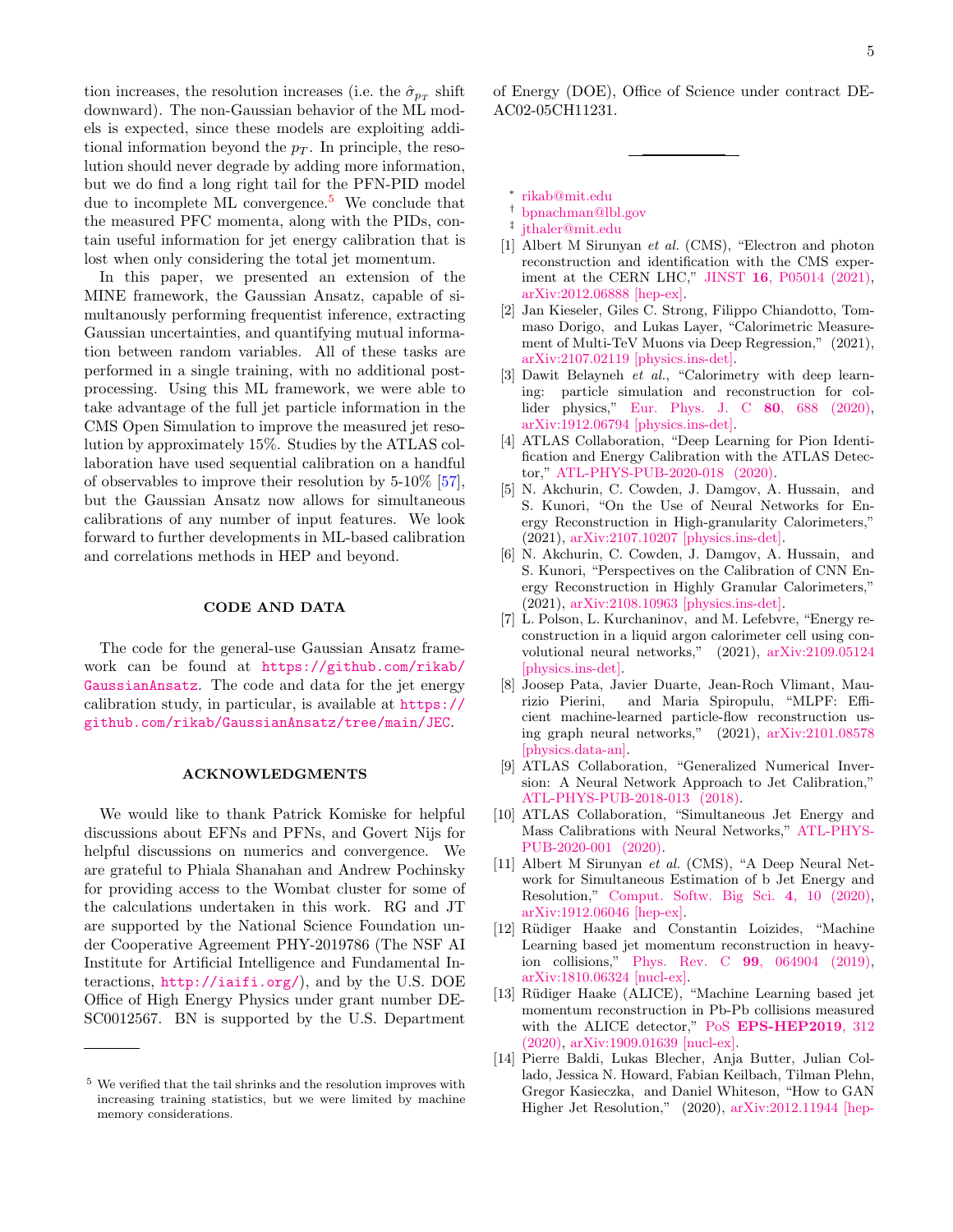[ph\].](http://arxiv.org/abs/2012.11944)

- [15] Patrick T. Komiske, Eric M. Metodiev, Benjamin Nachman, and Matthew D. Schwartz, "Pileup Mitigation with Machine Learning (PUMML)," JHEP 12[, 051 \(2017\),](http://dx.doi.org/10.1007/JHEP12(2017)051) [arXiv:1707.08600 \[hep-ph\].](http://arxiv.org/abs/1707.08600)
- [16] [Convolutional Neural Networks with Event Images for](https://cds.cern.ch/record/2684070) [Pileup Mitigation with the ATLAS Detector](https://cds.cern.ch/record/2684070), Tech. Rep. (CERN, Geneva, 2019).
- [17] Benedikt Maier, Siddharth M. Narayanan, Gianfranco de Castro, Maxim Goncharov, Christoph Paus, and Matthias Schott, "Pile-Up Mitigation using Attention," (2021), [arXiv:2107.02779 \[physics.ins-det\].](http://arxiv.org/abs/2107.02779)
- [18] Gregor Kasieczka, Michel Luchmann, Florian Otterpohl, and Tilman Plehn, "Per-Object Systematics using Deep-Learned Calibration," [\(2020\), 10.21468/SciPost-](http://dx.doi.org/ 10.21468/SciPostPhys.9.6.089)[Phys.9.6.089,](http://dx.doi.org/ 10.21468/SciPostPhys.9.6.089) [arXiv:2003.11099 \[hep-ph\].](http://arxiv.org/abs/2003.11099)
- <span id="page-5-0"></span>[19] J. Arjona Martínez, Olmo Cerri, Maurizio Pierini, Maria Spiropulu, and Jean-Roch Vlimant, "Pileup mitigation at the Large Hadron Collider with graph neural networks," [Eur. Phys. J. Plus](http://dx.doi.org/10.1140/epjp/i2019-12710-3) 134, 333 (2019), [arXiv:1810.07988 \[hep-ph\].](http://arxiv.org/abs/1810.07988)
- <span id="page-5-1"></span>[20] Markus Diefenthaler, Abduhhal Farhat, Andrii Verbytskyi, and Yuesheng Xu, "Deeply Learning Deep Inelastic Scattering Kinematics," (2021), [arXiv:2108.11638 \[hep](http://arxiv.org/abs/2108.11638)[ph\].](http://arxiv.org/abs/2108.11638)
- <span id="page-5-2"></span>[21] Miguel Arratia, Daniel Britzger, Owen Long, and Benjamin Nachman, "Reconstructing the Kinematics of Deep Inelastic Scattering with Deep Learning," (2021), [arXiv:2110.05505 \[hep-ex\].](http://arxiv.org/abs/2110.05505)
- <span id="page-5-3"></span>[22] Junze Liu, Jordan Ott, Julian Collado, Benjamin Jargowsky, Wenjie Wu, Jianming Bian, and Pierre Baldi (DUNE), "Deep-Learning-Based Kinematic Reconstruction for DUNE," (2020), [arXiv:2012.06181 \[physics.ins](http://arxiv.org/abs/2012.06181)[det\].](http://arxiv.org/abs/2012.06181)
- [23] S. Delaquis et al. (EXO), "Deep Neural Networks for Energy and Position Reconstruction in EXO-200," [JINST](http://dx.doi.org/ 10.1088/1748-0221/13/08/P08023) 13[, P08023 \(2018\),](http://dx.doi.org/ 10.1088/1748-0221/13/08/P08023) [arXiv:1804.09641 \[physics.ins-det\].](http://arxiv.org/abs/1804.09641)
- [24] Pierre Baldi, Jianming Bian, Lars Hertel, and Lingge Li, "Improved Energy Reconstruction in NOvA with Regression Convolutional Neural Networks," [Phys. Rev. D](http://dx.doi.org/ 10.1103/PhysRevD.99.012011) 99[, 012011 \(2019\),](http://dx.doi.org/ 10.1103/PhysRevD.99.012011) [arXiv:1811.04557 \[physics.ins-det\].](http://arxiv.org/abs/1811.04557)
- [25] R. Abbasi et al., "A Convolutional Neural Network based Cascade Reconstruction for the IceCube Neutrino Observatory," JINST 16[, P07041 \(2021\),](http://dx.doi.org/10.1088/1748-0221/16/07/P07041) [arXiv:2101.11589](http://arxiv.org/abs/2101.11589) [\[hep-ex\].](http://arxiv.org/abs/2101.11589)
- [26] M. G. Aartsen et al. (IceCube), "Cosmic ray spectrum from 250 TeV to 10 PeV using IceTop," [Phys. Rev. D](http://dx.doi.org/10.1103/PhysRevD.102.122001) 102[, 122001 \(2020\),](http://dx.doi.org/10.1103/PhysRevD.102.122001) [arXiv:2006.05215 \[astro-ph.HE\].](http://arxiv.org/abs/2006.05215)
- <span id="page-5-4"></span>[27] Kiara Carloni, Nicholas W. Kamp, Austin Schneider, and Janet M. Conrad, "Convolutional Neural Networks for Shower Energy Prediction in Liquid Argon Time Projection Chambers," (2021), [arXiv:2110.10766 \[hep-ex\].](http://arxiv.org/abs/2110.10766)
- <span id="page-5-5"></span>[28] Matthew Feickert and Benjamin Nachman, "A Living Review of Machine Learning for Particle Physics," (2021), [arXiv:2102.02770 \[hep-ph\].](http://arxiv.org/abs/2102.02770)
- <span id="page-5-6"></span>[29] Rikab Gambhir, Benjamin Nachman, and Jesse Thaler, ["Bias and priors in machine learning calibrations for high](http://dx.doi.org/10.48550/ARXIV.2205.05084) [energy physics,"](http://dx.doi.org/10.48550/ARXIV.2205.05084) (2022), [arXiv:2205.05084 \[hep-ph\].](http://arxiv.org/abs/2205.05084)
- <span id="page-5-7"></span>[30] Albert M Sirunyan et al. (CMS), "Performance of missing transverse momentum reconstruction in proton-proton collisions at  $\sqrt{s}$  = 13 TeV using the CMS detector," JINST 14[, P07004 \(2019\),](http://dx.doi.org/ 10.1088/1748-0221/14/07/P07004) [arXiv:1903.06078 \[hep-ex\].](http://arxiv.org/abs/1903.06078)
- <span id="page-5-8"></span>[31] Benjamin Nachman and Christopher G. Lester, "Significance Variables," Phys. Rev. D 88[, 075013 \(2013\),](http://dx.doi.org/ 10.1103/PhysRevD.88.075013)

[arXiv:1303.7009 \[hep-ph\].](http://arxiv.org/abs/1303.7009)

- <span id="page-5-9"></span>[32] Georges Aad et al. (ATLAS), "Search for squarks and gluinos with the ATLAS detector in final states with jets giumos with the ATLAS detector in mai states with jets<br>and missing transverse momentum using  $4.7\ \mathrm{fb}^{-1}$  of  $\sqrt{s} =$ 7 TeV proton-proton collision data," [Phys. Rev. D](http://dx.doi.org/10.1103/PhysRevD.87.012008) 87, [012008 \(2013\),](http://dx.doi.org/10.1103/PhysRevD.87.012008) [arXiv:1208.0949 \[hep-ex\].](http://arxiv.org/abs/1208.0949)
- <span id="page-5-10"></span>[33] Georges Aad *et al.* (ATLAS), "Search for new phenomena in events with an energetic jet and missing transena in events with an energetic jet and missing trans-<br>verse momentum in pp collisions at  $\sqrt{s}$  =13 TeV with the ATLAS detector," Phys. Rev. D 103[, 112006 \(2021\),](http://dx.doi.org/ 10.1103/PhysRevD.103.112006) [arXiv:2102.10874 \[hep-ex\].](http://arxiv.org/abs/2102.10874)
- <span id="page-5-11"></span>[34] Albert M Sirunyan et al. (CMS), "A deep neural network for simultaneous estimation of b jet energy and resolution," [\(2019\), 10.1007/s41781-020-00041-z,](http://dx.doi.org/ 10.1007/s41781-020-00041-z) [arXiv:1912.06046 \[hep-ex\].](http://arxiv.org/abs/1912.06046)
- [35] Sanha Cheong, Aviv Cukierman, Benjamin Nachman, Murtaza Safdari, and Ariel Schwartzman, "Parametrizing the Detector Response with Neural Networks," JINST 15[, P01030 \(2020\),](http://dx.doi.org/10.1088/1748-0221/15/01/P01030) [arXiv:1910.03773](http://arxiv.org/abs/1910.03773) [\[physics.data-an\].](http://arxiv.org/abs/1910.03773)
- [36] Sven Bollweg, Manuel Haußmann, Gregor Kasieczka, Michel Luchmann, Tilman Plehn, and Jennifer Thompson, "Deep-Learning Jets with Uncertainties and More," [SciPost Phys.](http://dx.doi.org/ 10.21468/SciPostPhys.8.1.006) 8, 006 (2020), [arXiv:1904.10004 \[hep-ph\].](http://arxiv.org/abs/1904.10004)
- [37] Marco Bellagente, Manuel Haußmann, Michel Luchmann, and Tilman Plehn, "Understanding Event-Generation Networks via Uncertainties," (2021), [arXiv:2104.04543 \[hep-ph\].](http://arxiv.org/abs/2104.04543)
- [38] Braden Kronheim, Michelle Kuchera, Harrison Prosper, and Alexander Karbo, "Bayesian Neural Networks for Fast SUSY Predictions," [\(2020\),](http://dx.doi.org/ 10.1016/j.physletb.2020.136041) [10.1016/j.physletb.2020.136041,](http://dx.doi.org/ 10.1016/j.physletb.2020.136041) [arXiv:2007.04506](http://arxiv.org/abs/2007.04506) [\[hep-ph\].](http://arxiv.org/abs/2007.04506)
- [39] Jack Y. Araz and Michael Spannowsky, "Combine and Conquer: Event Reconstruction with Bayesian Ensemble Neural Networks," (2021), [arXiv:2102.01078 \[hep-ph\].](http://arxiv.org/abs/2102.01078)
- <span id="page-5-12"></span>[40] Braden Kronheim, Michelle P. Kuchera, Harrison B. Prosper, and Raghuram Ramanujan, "Implicit Quantile Neural Networks for Jet Simulation and Correction," (2021), [arXiv:2111.11415 \[physics.comp-ph\].](http://arxiv.org/abs/2111.11415)
- <span id="page-5-13"></span>[41] Niccolò Dalmasso, David Zhao, Rafael Izbicki, and Ann B. Lee, ["Likelihood-free frequentist inference:](http://dx.doi.org/10.48550/ARXIV.2107.03920) [Bridging classical statistics and machine learning in sim](http://dx.doi.org/10.48550/ARXIV.2107.03920)[ulation and uncertainty quantification,"](http://dx.doi.org/10.48550/ARXIV.2107.03920) (2021).
- <span id="page-5-14"></span>[42] Mohamed Ishmael Belghazi, Aristide Baratin, Sai Rajeswar, Sherjil Ozair, Yoshua Bengio, Aaron Courville, and R Devon Hjelm, "Mine: Mutual information neural estimation," (2018), [arXiv:1801.04062 \[cs.LG\].](http://arxiv.org/abs/1801.04062)
- <span id="page-5-15"></span>[43] Monroe D. Donsker and S. R. S. Varadhan, "Asymptotic evaluation of certain markov process expectations for large time," (1975).
- <span id="page-5-16"></span>[44] Solomon Kullback and Richard A Leibler, "On information and sufficiency," The annals of mathematical statistics 22, 79–86 (1951).
- <span id="page-5-17"></span>[45] M. D. Donsker and S. R.S. Varadhan, "Asymptotic evaluation of certain markov process expectations for large time—iii," [Communications on Pure and Applied Math](http://dx.doi.org/10.1002/cpa.3160290405)ematics 29[, 389–461 \(1976\),](http://dx.doi.org/10.1002/cpa.3160290405) copyright: Copyright 2016 Elsevier B.V., All rights reserved.
- <span id="page-5-18"></span>[46] Sebastian Nowozin, Botond Cseke, and Ryota Tomioka, "f-gan: Training generative neural samplers using variational divergence minimization," (2016), [arXiv:1606.00709 \[stat.ML\].](http://arxiv.org/abs/1606.00709)